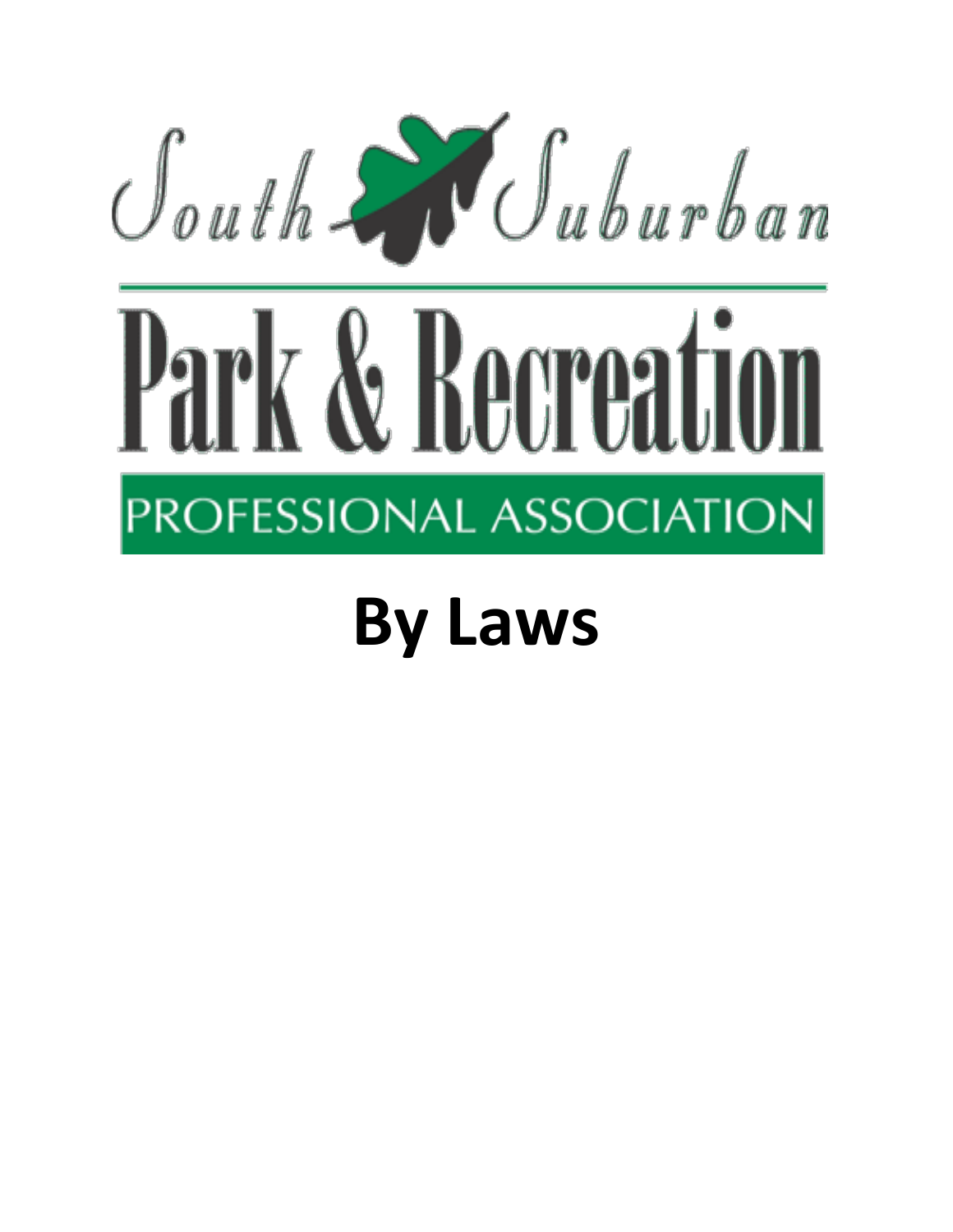# **SOUTH SUBURBAN PARK AND RECREATION PROFESSIONAL ASSOCIATION BY-LAWS**

LAST REVISED 06/30/21

## **Article I - Name of the organization**

The name of the organization shall be South Suburban Park and Recreation Professional Association (SSPRPA).

# **Article II - Mission Statement**

Working together to serve members who provide communities with quality park and recreation services.

#### **Article III - Statement of Purpose**

SSPRPA is an association comprised of park, recreation, conservation, and special recreation professionals, students and citizens, working together to serve the communities of the South Suburban Chicagoland area by providing better parks, facilities, recreation programs, and services.

# **Goals**

- 1. To provide professional growth and development opportunities
- 2. To effectively deliver information pertinent to the field of parks and recreation
- 3. To conduct efficient meetings that respect time and add value to members
- 4. To encourage a welcoming environment for all members and guests
- 5. To provide a committee structure within the membership that encourages service to the
- Association, and growth to the membership and the park and recreation field
- 6. To advocate for and educate members on legislative issues

## **Article IV – Membership**

All memberships shall be a one year term, beginning September 1 and ending August 31. A member in good standing is defined as a member whose dues are paid.

# **Voting Members**

Any individual who is employed in a public, semi-private, private, charitable organization or any other agency, organization and/or educational institution whose primary goal is to advance park and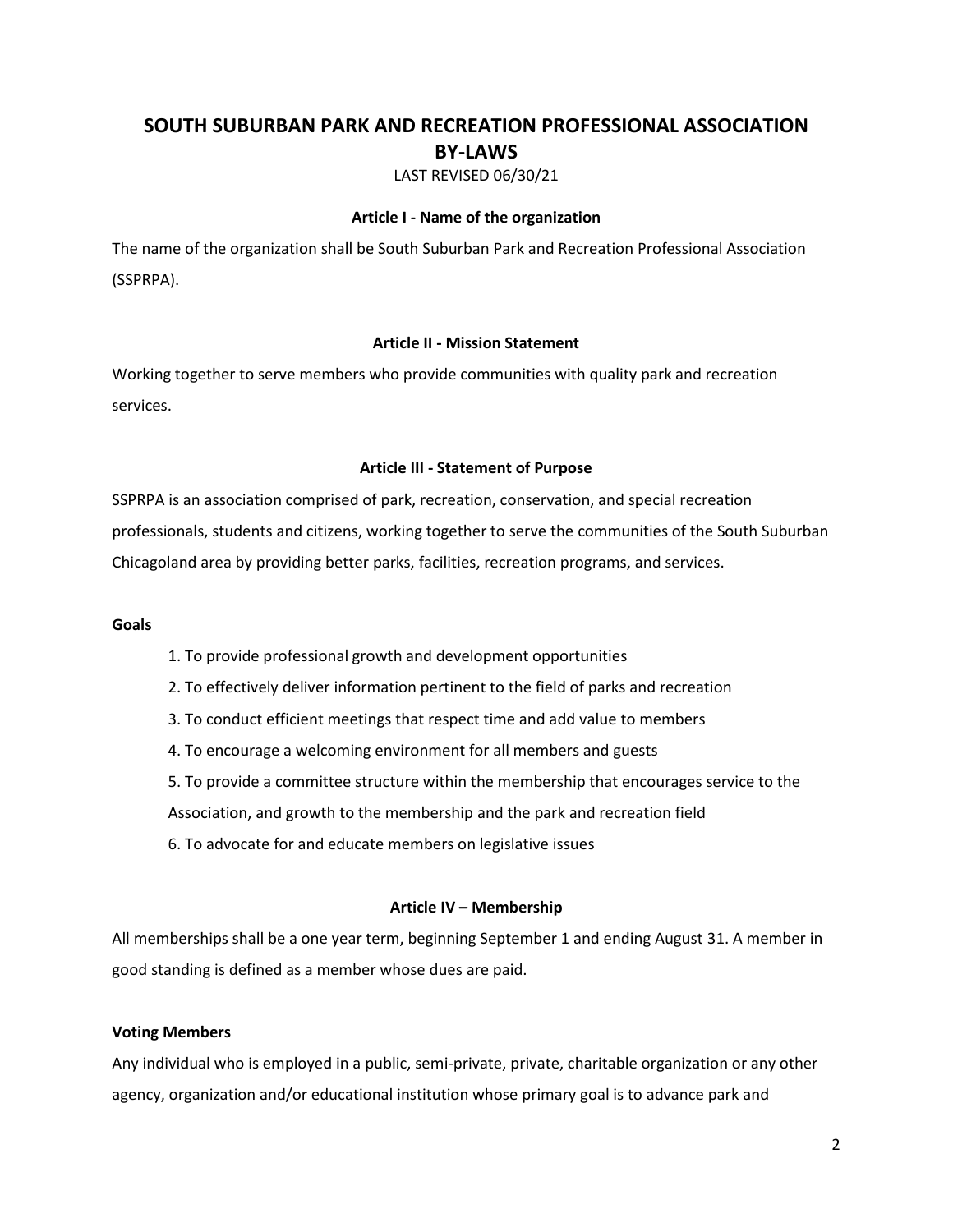recreation services and programs shall be eligible to be a voting member of the SSPRPA. However, persons employed by for-profit businesses or entities shall not be eligible to belong to SSPRPA as voting members. Individuals that have a degree in Recreation and Park Administration and or extended service with a Park and Recreation agency or related field are eligible to be voting members.

#### **Non-Voting Members**

**A. Associate Member:** Businesses may have employees join SSPRPA as nonvoting members. These individuals may not hold office or chair a committee.

**B. Student Member:** Students may join SSPRPA as non-voting members. Student members may not hold office or chair a committee.

**C. Retired Professional**: Retired professionals may join SSPRPA as non-voting members. Retired Professional members may not hold office or chair a committee.

**D. University Member:** University may join as non-voting members and provide two delegates selected to represent the University. University memberships include up to 10 free student memberships. University members may not hold office or chair a committee.

**E. Individual Member:** Individual members are retired commissioners or people that are involved with local Park and Recreation agencies and the advancement of the field of Parks and Recreation.

#### **Article V - Membership Dues**

**A.** All dues are payable as of September 1. Should the Executive Board desire modification of the dues structure, they shall recommend any changes at the March general meeting of each year, with the recommendation to be voted upon at the April general meeting of each year. A majority vote of those attending the April meeting will constitute as approval or rejection of the recommendation. **B.** Individuals may join the SSPRPA at any time; however, there shall be no prorated or partial-year dues.

## **Article VI - Officers/Executive Board**

**A.** The officers of SSPRPA shall be President, President-Elect, Secretary, Treasurer, and Past President. These same officers will also constitute the Executive Board.

**B.** All officers must be voting members in good standing. These officers shall perform the duties prescribed by these bylaws and additional duties listed in the operation manual of SSPRPA.

**C.** The term of office for Treasurer and Secretary, shall be two (2) years. All terms commence at the end of the May regular monthly meeting of each year or until the next officers are elected and installed.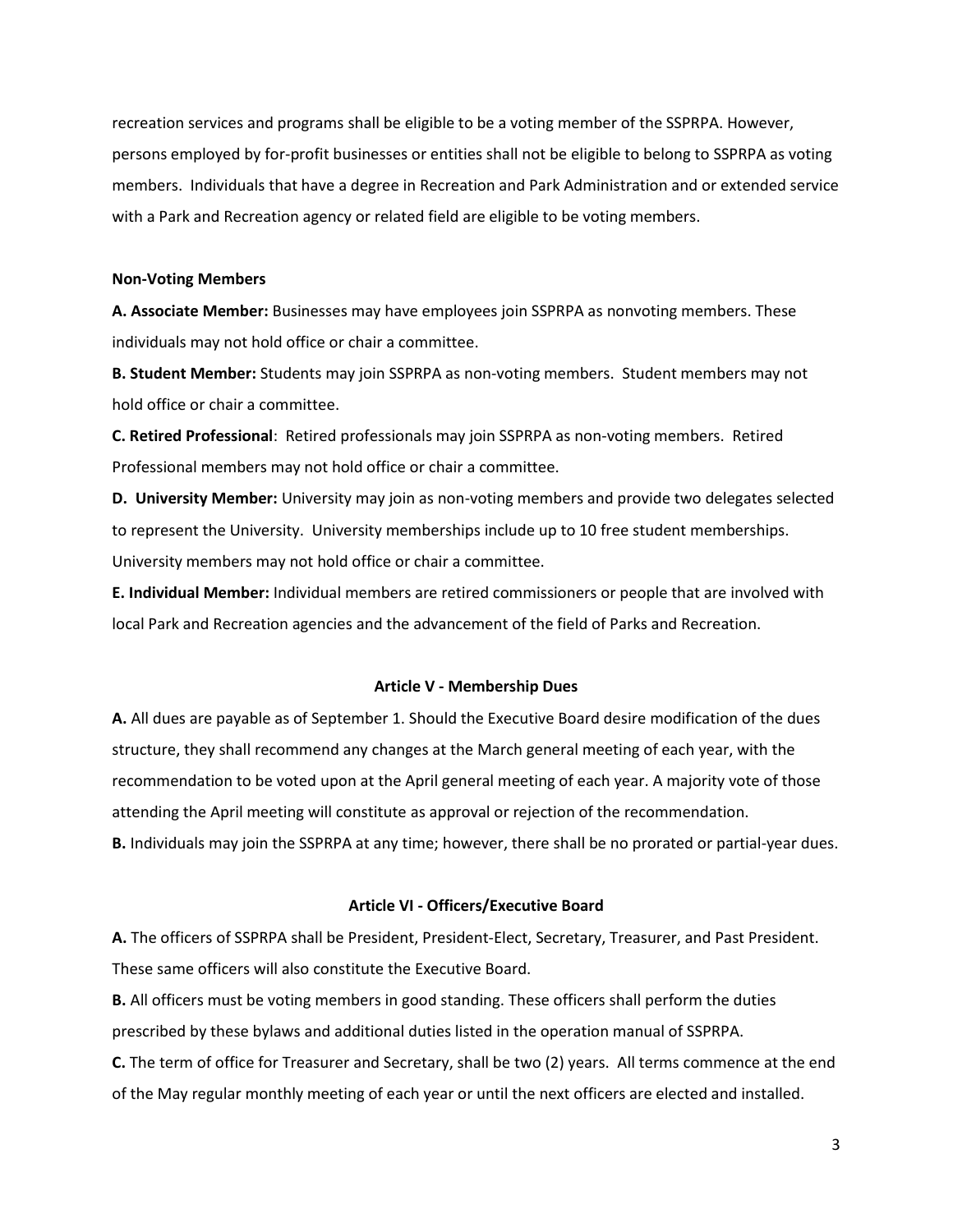Officers may not serve more than two (2) full terms consecutively in each executive board position. An incumbent officer may run for another executive board position consecutively but must wait one (1) full term before holding the same position. Past Presidents must wait one (1) full year before running for President Elect.

**D.** Three members of the Executive Board present in person shall constitute a quorum for the transaction of business at any in person or virtual meeting of the Executive Board.

E. If a member serving on the Executive Board accepts a position at a new agency they will be required to obtain written permission from their immediate supervisor stating the agency's support and allowing them to continue in their current capacity to attend meetings as required. If member is unable to obtain written permission from their immediate supervisor Article VIII protocol will be followed.

#### **Article VII - Duties of officers/Executive Board**

**A. Past President:** The Past President shall mentor the President and ensure continuity from past to present Executive Boards. Additionally, the Past President reviews the bylaws annually, makes any necessary recommendations to the Executive Board and reviews monthly financial reports with the Treasurer prior to presentation to membership for approval. If the treasurer is temporarily incapacitated and cannot fulfill their duties, the Past President will assume those duties until the Treasurer returns or the Executive Board appoints a replacement.

**B. President:** The principal duty of the president shall be to preside over all monthly meetings of the membership, Executive Board, and Executive Committee. The President also supervises, directs, and promotes the mission statement, goals and objectives of SSPRPA. Assumes the Past Presidency at the expiration of the term of the incumbent. Authorized to sign checks.

**C. President-Elect:** The principal duties of the President-Elect shall be to discharge the duties of President in the event of his or her absence. Accepts and discharges such special assignments as may be made by the President, Executive Board or Executive Committee. Assumes the presidency at the expiration of the term of the incumbent.

**D. Secretary:** The principal duties of the Secretary shall be to keep a true and accurate record of the proceedings of all regular monthly meetings of the membership, Executive Board and Executive Committee. The Secretary shall also systematically and safely keep such records and documents pertaining to the business of the SSPRPA as may be assigned by the Executive Board. Any SSPRPA records maintained by the Secretary will be open and available to the membership at reasonable and proper times.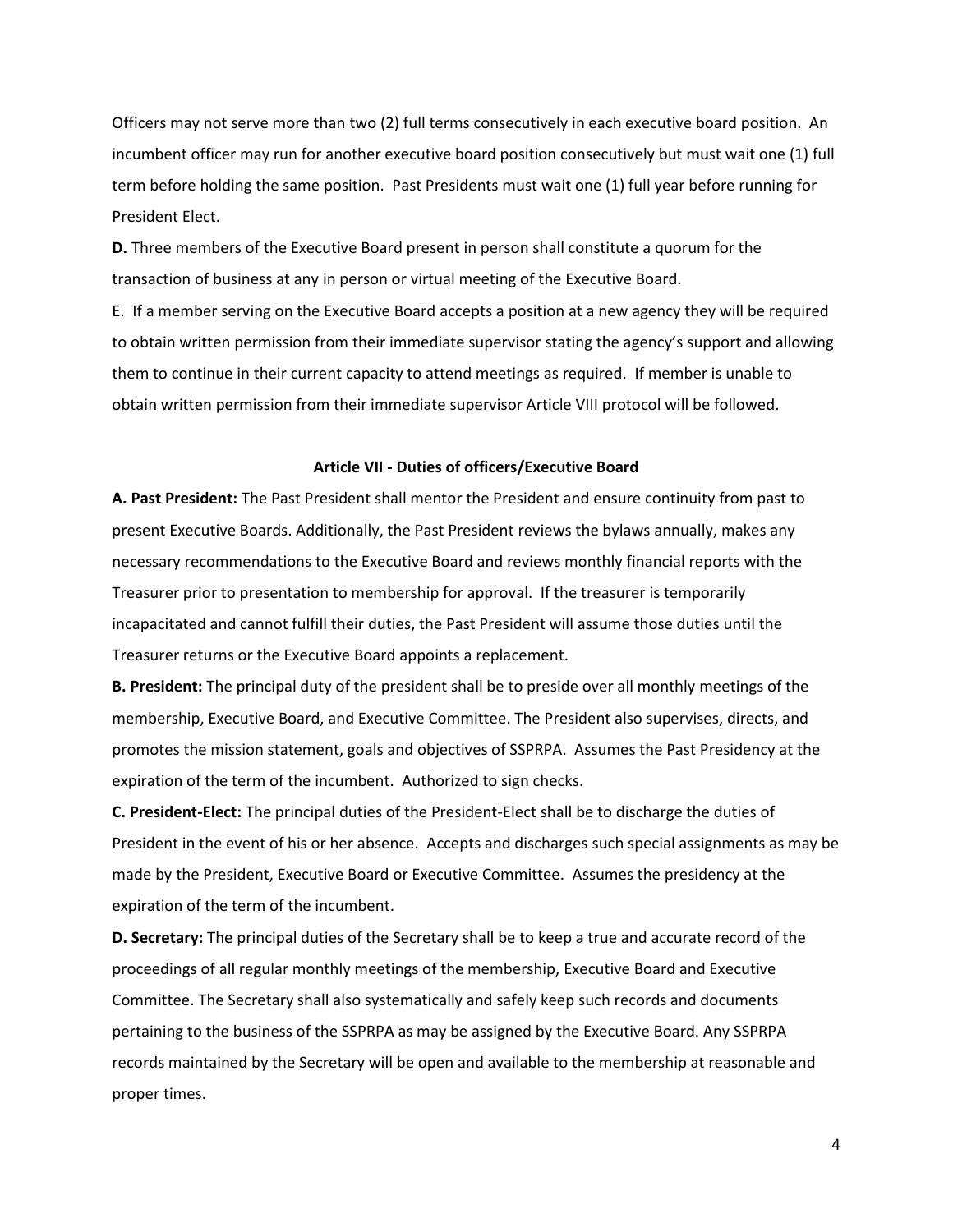**E. Treasurer:** The principal duties of the Treasurer are to manage all funds received, held or expended by the SSPRPA and to keep detailed financial records of approved budgets, annual budget proposals, and year-end financial reports, which shall be submitted to for review and approval by the Executive Board. The Treasurer shall also pay all bills after the approval thereof by the Executive Board, and fill out required federal and state forms in a timely manner. Authorized to sign checks.

**F. Executive Board:** It shall be the duty of the Executive Board to initiate the transaction of such business as it deems necessary and desirable for the SSPRPA, to propose measures for furthering the mission and goals of the SSPRPA, to establish and place items on the agenda for SSPRPA meetings and to propose amendments to these bylaws and the operations manual of the SSPRPA as necessary from time to time, all as contemplated by these bylaws. Furthermore, the Executive Board shall also be authorized to approve, by a majority vote of a quorum of the Executive Board present at any meeting of the Executive Board or of the membership, individual SSPRPA expenditures, provided that the same have been included within the approved annual SSPRPA budget (or within any committee budget included by reference within the approved annual SSPRPA budget. The Executive Board shall have no power to suspend, repeal, overturn or amend any action approved by a majority vote of the voting membership of the SSPRPA. Executive Board members (or any other SSPRPA members) having any custody or control over SSPRPA funds shall give bond in such amount and form as directed by the Executive Board, with the cost of the bond to be borne by the SSPRPA. A majority of the members of the Executive Board then holding office present in person at any meeting of the Executive Board or of the membership shall be deemed to constitute a quorum for the transaction of business by the Executive Board, and a majority of such a quorum shall be sufficient to approve any measure or to take any action on behalf of the Executive Board except as otherwise required by these Bylaws or applicable law.

## **Article VIII – Vacancy**

**A.** Any Executive Board officer or committee chairperson may resign at any time by giving written notice to the President.

**B.** In the event of an Executive Board office vacancy the executive board will appoint a new board member and that appointed member will be installed immediately. If multiple members want to fill the position, applications will be accepted by the Executive Board. The appointee will fulfill the vacated position for the remainder of the term. Appointee must be a voting member in good standing. **C.** Notwithstanding the foregoing, if the office of Past President becomes vacant, the president shall appoint a previous past president to fulfill the duties.

5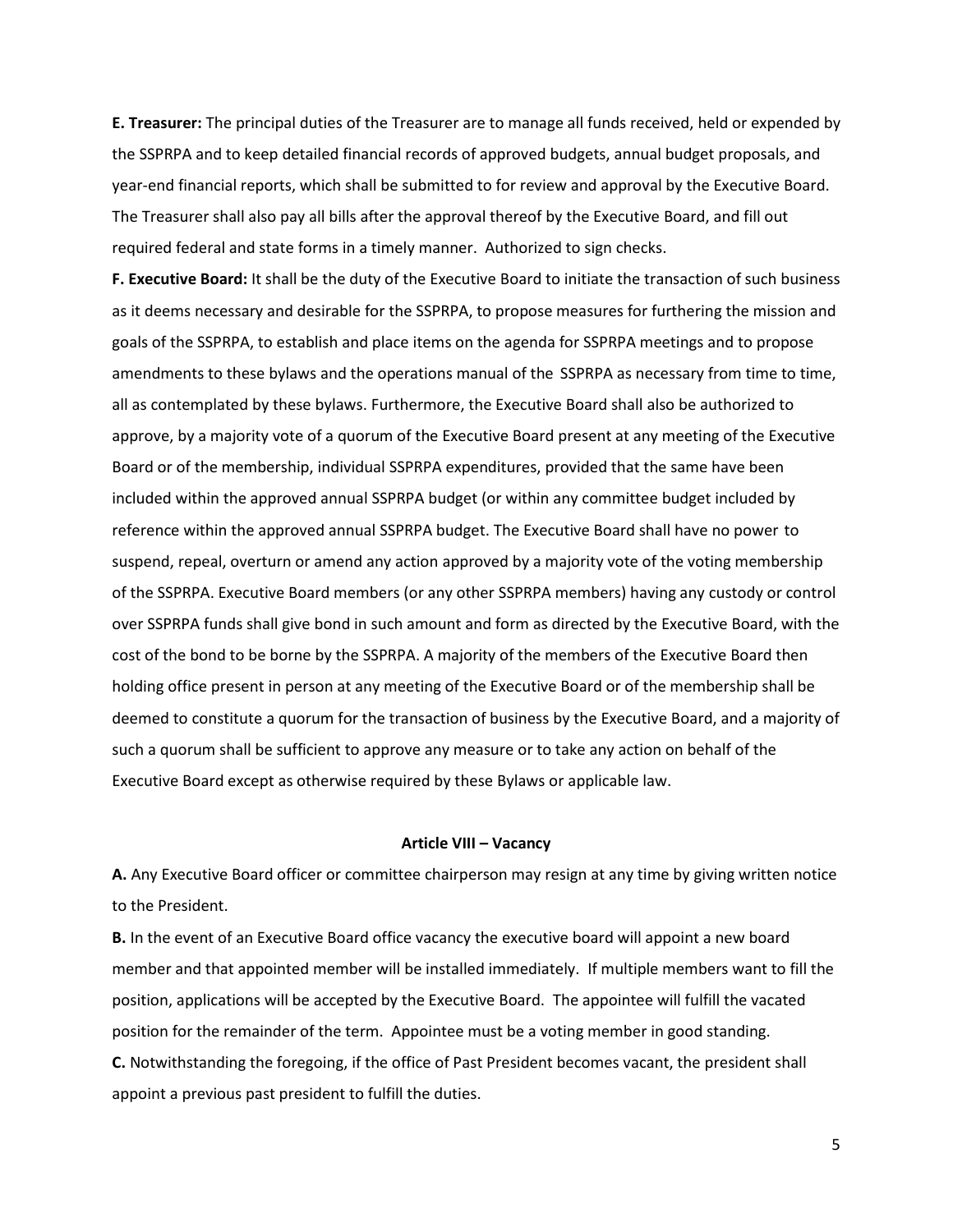D. In the event that the Treasurer experiences a temporary absence, the Past President will assume those duties until the Treasurer returns or the Executive Board appoints a replacement.

# **ARTICLE IX – Removal**

**A.** Any officer of the Executive Board may be removed by two-thirds majority vote of the voting membership of the SSPRPA in attendance at any regular monthly meeting provided that a quorum is present in person, and provided further that written notice of the proposed removal shall be delivered to all voting members not less than seven (7) days prior to the regularly scheduled meeting at which the proposed removal is to be voted upon. Vacancies resulting from such removals shall be filled in the manner set forth in Article VIII of these Bylaws.

**B.** Any Committee Chairperson may be removed from such position by the Executive Board upon any failure to fulfill responsibilities inherent to the position as outlined in the operations manual. Notwithstanding any contrary provision of these Bylaws, the Executive Board shall appoint replacement Committee Chairpersons to vacancies resulting from such removals.

**C.** The membership of any voting or non-voting member may be terminated by the Executive Board for engaging in any illegal, immoral or other conduct that is determined to be inconsistent with the mission or purpose of the SSPRPA, detrimental to the standing, image or reputation of the SSPRPA or that is otherwise deemed to be inappropriate on the part of an SSPRPA member.

# **Article X – Committees**

The Executive Committee will consist of the President, President-Elect, Secretary, Treasurer, Past President, and chairperson of each standing committee.

**A.** Standing Committees: The President shall appoint a chairperson to the following standing committees of SSPRPA no later than the May general monthly meeting of each year. Each chairperson must be a general member in good standing.

| <b>Committees</b>               |                       |                      |
|---------------------------------|-----------------------|----------------------|
| <b>Athletics</b>                | Awards                | Day Camp/Teens       |
| Diversity                       | Early Childhood       | <b>Facilities</b>    |
| Legislative                     | Marketing/Sponsorship | Membership/Publicity |
| <b>Professional Development</b> | School Age            | Social               |
| <b>Special Events</b>           | <b>Students</b>       |                      |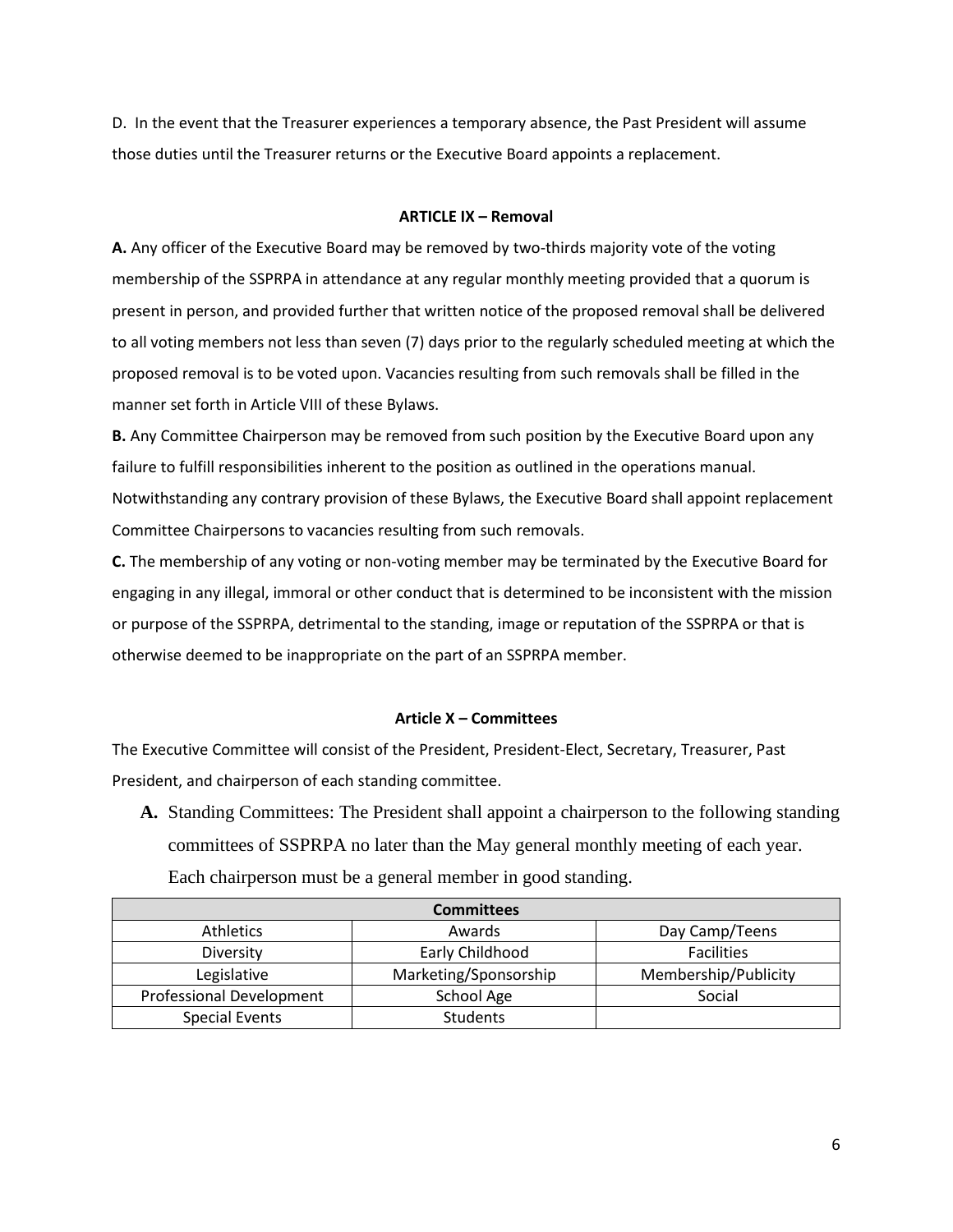The chairperson of each standing committee shall appoint at least one other general, associate, student and/or citizen member in good standing within SSPRPA. These committees shall perform the duties prescribed by these bylaws and additional duties listed in the operation manual of SSPRPA.

**B. Special Committees:** The President shall have the authority to appoint special committees as necessary. Any member in good standing within SSPRPA is eligible to serve on a special committee. Term of committee is on an as needed basis.

**C. Establishing a New Committee:** Any current member of SSPRPA may gather a group of members together as a special interest group. Committees of non-voting members may be created with the oversight of a standing committee. After a minimum of six (6) meetings within a twelve month period, the said group can request status as a standing committee by submitting a formal letter of intent to the Executive Board. The letter of intent must detail the goals and objectives for the desired committee. After review by the Executive Board, a recommendation will be made to the general membership for approval at a monthly general meeting.

**D. Disbanding a Standing Committee:** When the Executive Board determines that a standing committee is no longer viable they will make a recommendation for disbandment. The President will make a recommendation at a regular monthly meeting for the general membership to vote at the next regular monthly meeting.

#### **E. Merging of Committees**

When the Executive Board Determines that it is appropriate to merge the responsibilities of two standing committees they will make a recommendation to merge. The President will make a recommendation at a regular monthly meeting for the general membership to vote at the next regular monthly meeting. If approved, the new committee will submit an updated committee description and list of job tasks for the Operations Manual by the next general meeting.

## **Article XI – Membership Meetings and Voting**

**A. Meetings:** SSPRPA will hold monthly meetings each month from September through May. The Executive Board has the authority to change a meeting date due to holidays or state/national events that may affect attendance at meetings. Executive Board and Executive Committee meetings will take place at the discretion of the current president.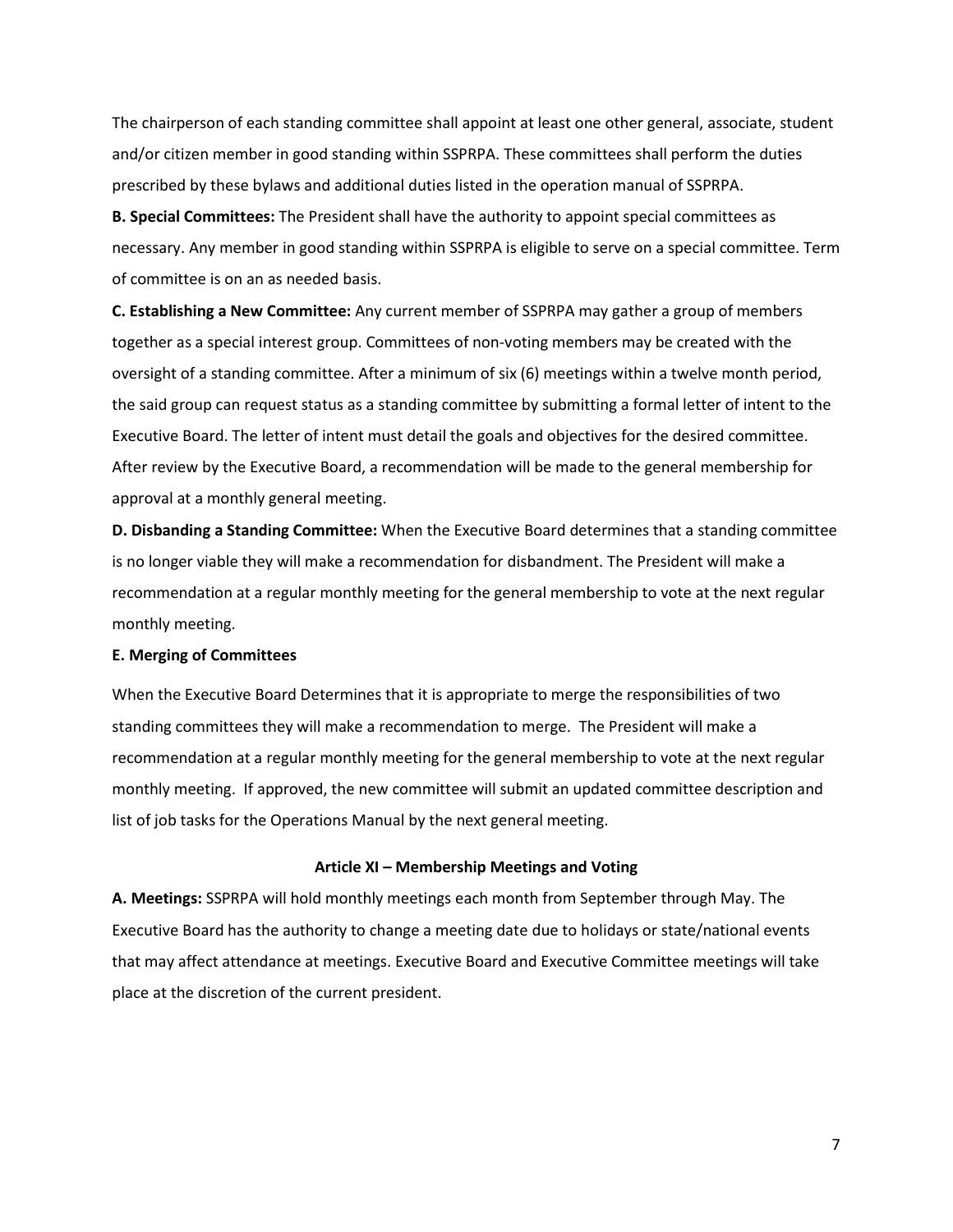#### **B. Order of Business:** The order of business at a regular monthly meeting of SSPRPA shall be as follows:

- 1) Call to Order
- 2) Introduction of Guests
- 3) Officer Reports
- 4) Approval of Minutes
- 5) Treasurers Report
- 6) Committee Reports
- 7) Old Business
- 8) New Business
- 9) Announcements
- 10) Adjournment

**C. Voting**: Except as to such matters as may be specifically vested within the authority of the Executive Board by these Bylaws, the Articles of Incorporation or applicable law, the voting members of the SSPRPA shall be required to approve all actions of the SSPRPA proposed to be taken at meetings of the SSPRPA. Unless a written ballot is required by these bylaws or applicable law or the determination of the Executive Board, the ayes and nays shall be taken by voice vote to approve all resolutions of the SSPRPA and all upon all motions to create any liability, or that require the expenditure or appropriation of money not otherwise provided for in the approved annual budget, and shall be entered upon the minutes of the proceeding. A majority of a quorum of SSPRPA members present in person or virtually at the regular monthly meeting shall be required to approve any action of the SSPRPA. Each general member in good standing will be allowed one (1) vote. That number of voting members in good standing of the SSPRPA present in person or virtually at any given meeting of the SSPRPA shall constitute a quorum for the conduct of business by the membership of the SSPRPA, except as otherwise required by these Bylaws or applicable law. Voting by written proxy shall be prohibited. **D**. Rules of order: Robert Rules of order shall govern in all questions of procedure not otherwise provided for herein or by applicable law.

#### **Article XII - Nominations, Elections and Voting**

**A.** The nomination committee shall be the Executive Board. The Board shall prepare a slate for each office to submit to the general membership at the regular monthly meeting in March of each year. Before the slate is announced, the committee must secure the consent from each nominee for each office. At the regular monthly meeting in March of each year, the nominating committee will solicit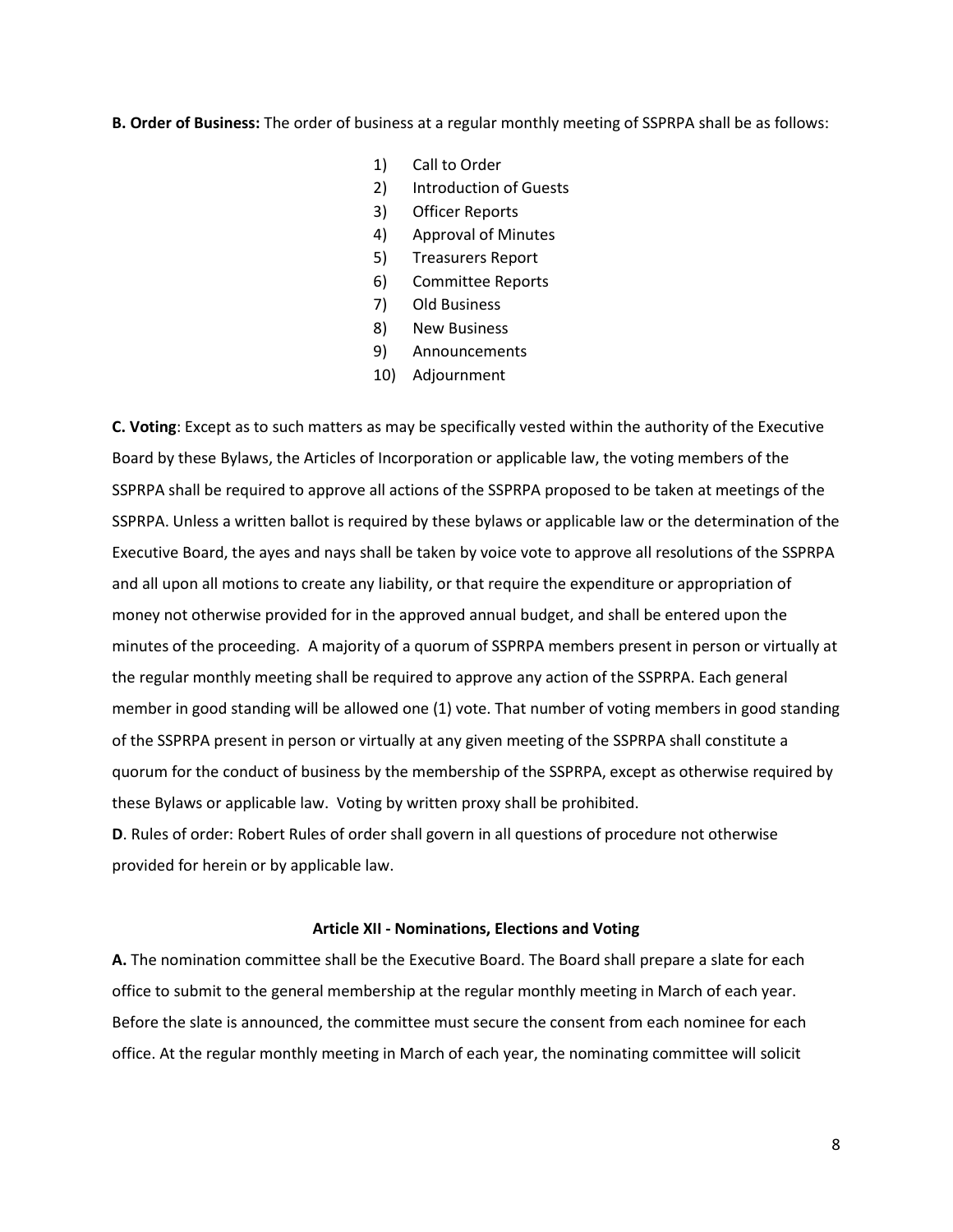additional nominations from the general membership. The election timetable shall be at the discretion of the Board with counting of votes casted to be completed no later than April 30 of each year. **B.** Ballots for each office will be delivered to each general member of SSPRPA in good standing with space for write in votes. The nominee with the highest number of votes for each office category will be declared the winner. In case of ties, the nominating committee will choose the winner by a random draw.

**C.** Installation will occur at the regular monthly meeting in May of each year.

#### **Article XIII - Financial Matters**

**A.** The fiscal year of SSPRPA shall be September 1 to August 31 inclusive.

**B.** No later than July 1 of each year, the Treasurer shall submit an annual proposed operating budget for the upcoming fiscal year to the Executive Board to review. This overall SSPRPA budget shall also include the budgets for the separate committees within the SSPRPA. Each committee shall be responsible for submitting its proposed budget request to the Treasurer on or before June 1 of each year. No later than the regular monthly meeting in September of each year, the Executive Board will submit the proposed annual operating budget to the general membership for review and approval.

#### **Article XIV - Amendments to the Bylaws**

The Bylaws may be amended by a majority of a quorum of SSPRPA members present in person at the regular monthly meeting following a notification of proposed amendments at the previous regular monthly meeting. Each general member in good standing will be allowed one (1) vote. That number of voting members in good standing of the SSPRPA present in person shall constitute a quorum

*The Bylaws may also be amended by a majority of a quorum of SSPRPA members voting electronically during the annual elections following a notification of proposed amendments to each general member in good standing via email, fax, or other electronic means at least two (2) weeks prior to voting or by notification of proposed amendments at the previous regular monthly meeting. Each general member in good standing will be allowed one (1) vote. That number of voting members in good standing of the SSPRPA participating in the election shall constitute a quorum.* 

### **Article XV - Limitation of Liability**

Nothing herein shall constitute members of SSPRPA as partners for any purpose. No member or officer of this organization shall be liable for the acts or failure to act on the part of any other member or officer of SSPRPA, nor shall any of the members or officers be liable for their acts or failure to act under these Bylaws, excepting acts, or omissions to act, arising out of willful or wanton misfeasance.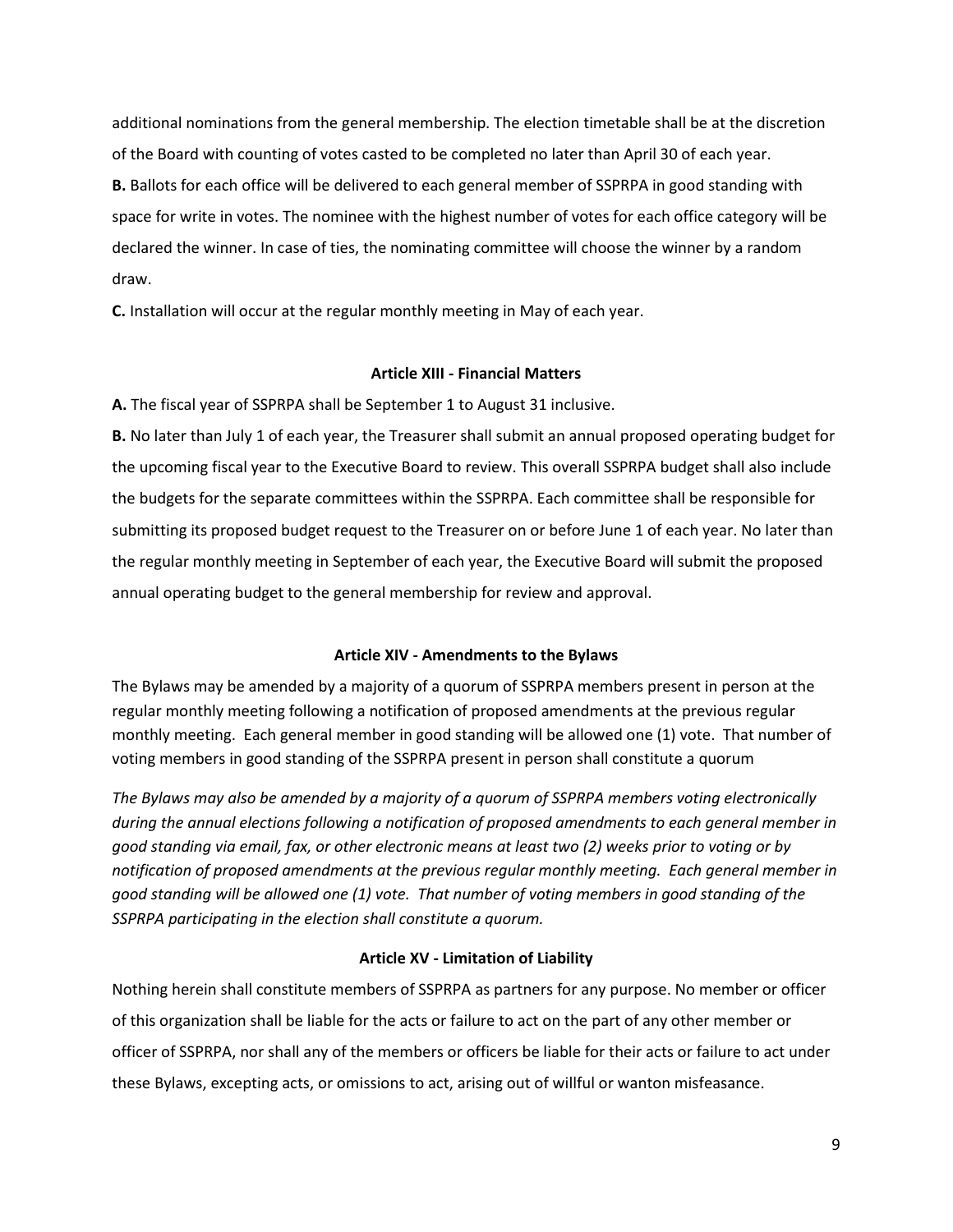#### **Article XVI - officer Indemnification**

Except as may be insured through a liability policy maintained by the SSPRPA or the member or members involved in the matter, to the full extent permitted by the Illinois Not-For-Profit Corporation Act as amended from time to time, or by other provisions of law, each person who was or is a party or is threatened to be made a party to any threatened, pending or completed action, suit or proceeding, wherever and by whomsoever brought (including any such proceeding, by or in the right of the SSPRPA), whether civil, criminal, administrative or investigative, by reason of the fact that he or she is or was a member of the SSPRPA or of its Executive Board or Executive committee, shall be indemnified by the SSPRPA for such person's related expenses, including but not limited to attorneys' fees, judgments, fines and amounts paid in settlement actually and reasonably incurred by such person in connection with such action, suit or proceeding, where such person reasonably believed that his or her conduct was in the best interests of the SSPRPA, and, in the case of criminal matters, where such person had no reasonable cause to believe his or her conduct was unlawful. The indemnification provided by this Article shall inure to the benefit of the heirs, executors and administrators of such person and shall apply whether or not the claim against such person arises out of matters occurring before the adoption of this provision of these bylaws. Notwithstanding the foregoing, any indemnification above (unless ordered by a court) shall be made by the SSPRPA only as authorized in the specific case, upon a determination that indemnification of the present or former member is proper in the circumstances because he or she has met the applicable standard of conduct set forth herein. Such determination shall be made with respect to a person who is a member at the time of the determination by the members otherwise entitled to vote, if any, who are not parties to the suit, action or other proceeding in question. This Article shall not apply if the act or omission of the person involved willful or wanton conduct.

## **Article XVII - Dissolution**

In the event of dissolution, all assets shall be distributed in accordance with the plan of distribution as required by the Illinois General Not-For-Profit Act (805 ILCS 105/112.16), as may be amended from time to time. After following the plan of distribution as required by the above statute, any remaining assets shall be paid or transferred to qualifying nonprofit organizations in accordance with Section 501(c)(3) of the Internal Revenue Code. No assets shall inure to the benefit of individual members.

10